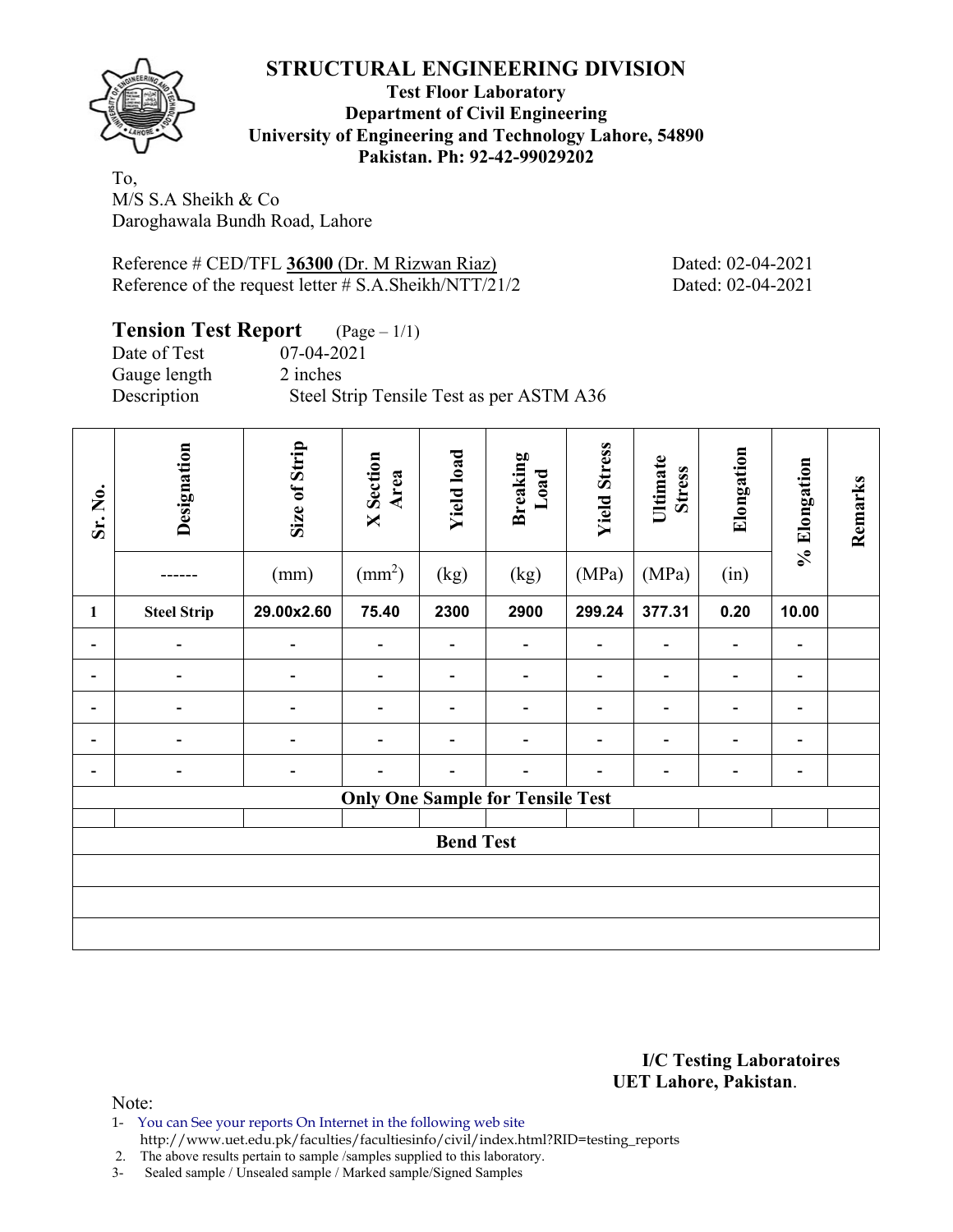## **STRUCTURAL ENGINEERING DIVISION**



#### **Test Floor Laboratory Department of Civil Engineering University of Engineering and Technology Lahore, 54890 Pakistan. Ph: 92-42-99029202**

To, Project Engineer NETRACON Technologies (Pvt) Ltd Design, Manufacture, Supply, Installation, Testing and Commission of Plant for 500 / 220 / 132 kV Faisalabad West Substation

| Reference $\#$ CED/TFL 36310 (Dr. M Rizwan Riaz)     | Dated: 05-04-2021 |
|------------------------------------------------------|-------------------|
| Reference of the request letter # NTT-HO/FSDW-GS/055 | Dated: 05-04-2021 |

## **Tension Test Report** (Page -1/1)

Date of Test 07-04-2021

Gauge length 8 inches

Description Deformed Steel Bar Tensile and Bend Test as per ASTM-A615

| Sr. No.                                       | Weight   | Diameter/<br><b>Size</b> |                  | Area<br>$(in^2)$ |                          | <b>Yield load</b> | <b>Breaking</b><br>Load                                        | <b>Yield Stress</b><br>(psi) |        | <b>Ultimate Stress</b><br>(psi) |                          | Elongation               | % Elongation             | Remarks |
|-----------------------------------------------|----------|--------------------------|------------------|------------------|--------------------------|-------------------|----------------------------------------------------------------|------------------------------|--------|---------------------------------|--------------------------|--------------------------|--------------------------|---------|
|                                               | (1bs/ft) | Nominal<br>$(\#)$        | Actual<br>(inch) | Nominal          | Actual                   | (kg)              | (kg)                                                           | Nominal                      | Actual | Nominal                         | <b>Actual</b>            | (inch)                   |                          |         |
| $\mathbf{1}$                                  | 0.371    | $\mathbf{3}$             | 0.373            | 0.11             | 0.109                    | 3100              | 4500                                                           | 62200                        | 62620  | 90200                           | 90900                    | 1.40                     | 17.5                     |         |
|                                               |          |                          |                  |                  |                          |                   |                                                                |                              |        | $\blacksquare$                  | $\overline{\phantom{0}}$ | $\blacksquare$           |                          |         |
|                                               |          |                          |                  |                  |                          |                   |                                                                |                              |        | $\blacksquare$                  | $\blacksquare$           | $\overline{\phantom{a}}$ |                          |         |
| $\overline{\phantom{a}}$                      |          |                          |                  |                  | $\overline{\phantom{0}}$ |                   |                                                                |                              |        | $\overline{\phantom{0}}$        | $\overline{\phantom{0}}$ | $\overline{\phantom{a}}$ |                          |         |
|                                               |          |                          |                  |                  |                          |                   |                                                                |                              |        | $\overline{\phantom{0}}$        | $\overline{\phantom{0}}$ | $\overline{\phantom{0}}$ | $\overline{\phantom{0}}$ |         |
|                                               |          |                          |                  |                  | $\blacksquare$           |                   |                                                                |                              |        |                                 | $\blacksquare$           | $\blacksquare$           | $\overline{\phantom{0}}$ |         |
|                                               |          |                          |                  |                  |                          |                   | Note: only one sample for tensile and one sample for bend test |                              |        |                                 |                          |                          |                          |         |
|                                               |          |                          |                  |                  |                          |                   |                                                                |                              |        |                                 |                          |                          |                          |         |
| <b>Bend Test</b>                              |          |                          |                  |                  |                          |                   |                                                                |                              |        |                                 |                          |                          |                          |         |
| #3 Bar Bend Test Through 180° is Satisfactory |          |                          |                  |                  |                          |                   |                                                                |                              |        |                                 |                          |                          |                          |         |
|                                               |          |                          |                  |                  |                          |                   |                                                                |                              |        |                                 |                          |                          |                          |         |
|                                               |          |                          |                  |                  |                          |                   |                                                                |                              |        |                                 |                          |                          |                          |         |

Witness by Sohaib Ali (Sub Engineer – NESPAK)

#### **I/C Testing Laboratoires UET Lahore, Pakistan**.

Note:

1- You can See your reports On Internet in the following web site http://www.uet.edu.pk/faculties/facultiesinfo/civil/index.html?RID=testing\_reports

2. The above results pertain to sample /samples supplied to this laboratory.

3- Sealed sample / Unsealed sample / Marked sample/Signed Samples